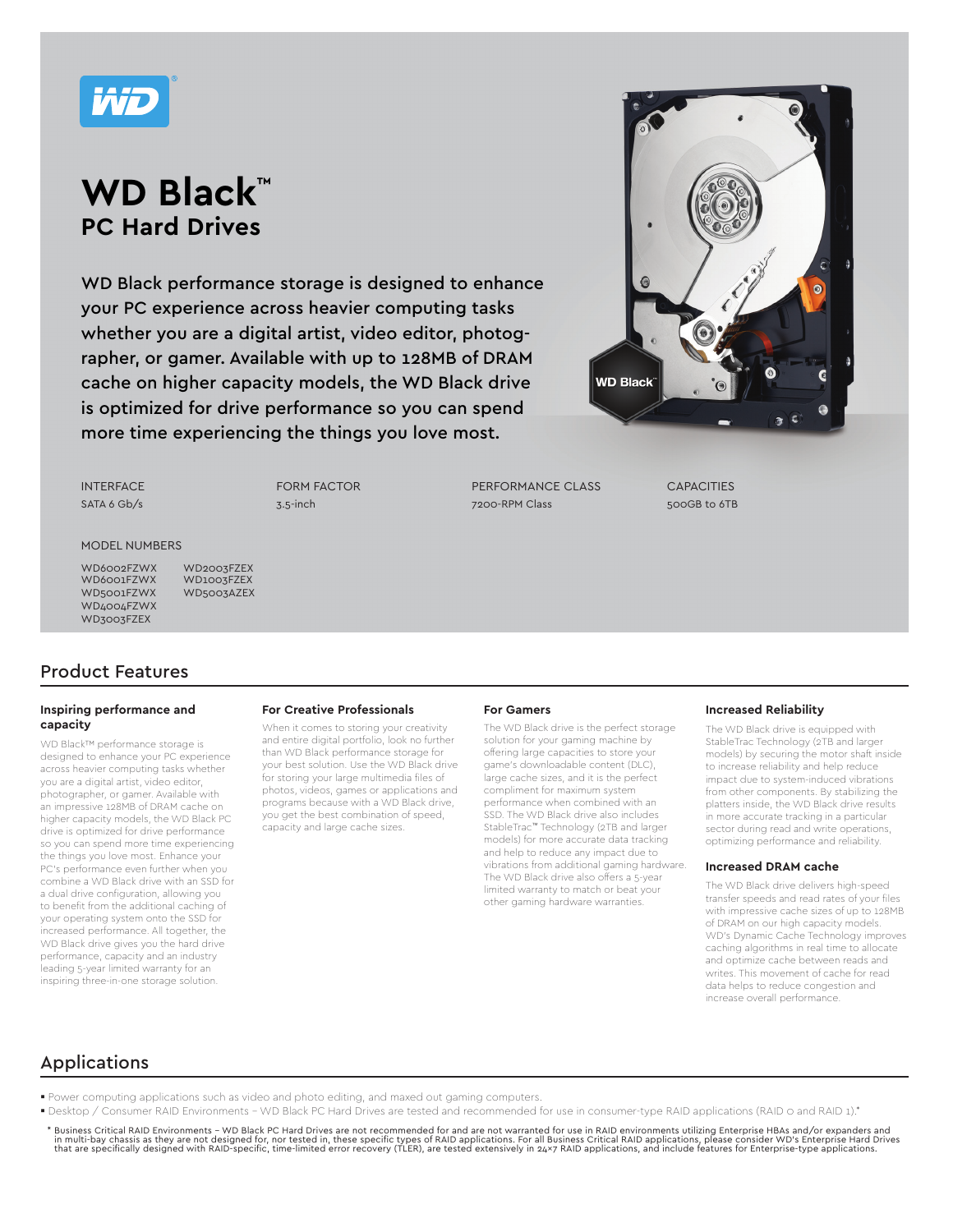



| <b>Specifications</b>                                                                                | 6TB                  | 6TB                  | 5TB                  | 4TB                  | 3TB                  |  |
|------------------------------------------------------------------------------------------------------|----------------------|----------------------|----------------------|----------------------|----------------------|--|
| Model number <sup>1</sup>                                                                            | WD6002FZWX           | WD6001FZWX           | WD5001FZWX           | WD4004FZWX           | WD3003FZEX           |  |
| Interface <sup>2</sup>                                                                               | SATA 6 Gb/s          | SATA 6 Gb/s          | SATA 6 Gb/s          | SATA 6 Gb/s          | SATA 6 Gb/s          |  |
| Formatted capacity <sup>2</sup>                                                                      | 6TB                  | 6TB                  | 5TB                  | 4TB                  | 3TB                  |  |
| Form factor                                                                                          | 3.5-inch             | $3.5$ -inch          | 3.5-inch             | 3.5-inch             | 3.5-inch             |  |
| Advanced Format (AF)                                                                                 | Yes                  | Yes                  | Yes                  | Yes                  | Yes                  |  |
| RoHS compliant <sup>3</sup>                                                                          | Yes                  | Yes                  | Yes                  | Yes                  | Yes                  |  |
| Performance                                                                                          |                      |                      |                      |                      |                      |  |
| Data transfer rate (max) <sup>2</sup><br>Buffer to host<br>Host to/from drive (sustained)            | $6$ Gb/s<br>227 MB/s | $6$ Gb/s<br>218 MB/s | $6$ Gb/s<br>194 MB/s | $6$ Gb/s<br>202 MB/s | $6$ Gb/s<br>168 MB/s |  |
| Cache (MB)                                                                                           | 128                  | 128                  | 128                  | 128                  | 64                   |  |
| Performance Class (RPM)                                                                              | 7200-RPM Class       | 7200-RPM Class       | 7200-RPM Class       | 7200-RPM Class       | 7200-RPM Class       |  |
| Reliability/Data Integrity                                                                           |                      |                      |                      |                      |                      |  |
| Load/unload cycles <sup>4</sup>                                                                      | 300,000              | 300,000              | 300,000              | 300,000              | 300,000              |  |
| Non-recoverable read errors per<br>bits read                                                         | $1$ in $10^{14}$     | $1$ in $10^{14}$     | $1$ in $10^{14}$     | $1$ in $10^{14}$     | $1$ in $10^{14}$     |  |
| Limited warranty (years) <sup>5</sup>                                                                | 5                    | 5                    | 5                    | 5                    | 5                    |  |
| <b>Power Management</b>                                                                              |                      |                      |                      |                      |                      |  |
| Average power requirements (W)<br>Read/Write<br>Idle<br>Standby/Sleep                                | 9.1<br>7.1<br>1.0    | 10.6<br>7.6<br>1.6   | 10.6<br>7.6<br>1.6   | 9.1<br>5.8<br>1.0    | 9.5<br>8.1<br>1.3    |  |
| <b>Environmental Specifications</b>                                                                  |                      |                      |                      |                      |                      |  |
| Temperature (°C)<br>Operating<br>Non-operating                                                       | 5 to 55<br>-40 to 70 | 5 to 55<br>-40 to 70 | 5 to 55<br>-40 to 70 | 5 to 55<br>-40 to 70 | 5 to 55<br>-40 to 70 |  |
| Shock (Gs) <sup>6</sup><br>Operating (2 ms, write)<br>Operating (2 ms, read)<br>Non-operating (2 ms) | 30<br>Ŏ5<br>300      | 30<br>65<br>300      | 30<br>65<br>300      | 30<br>65<br>300      | 30<br>Ŏ5<br>300      |  |
| Acoustics (dBA)7<br>Idle<br>Seek (average)                                                           | 29<br>36             | 31<br>34             | 31<br>34             | 29<br>36             | 29<br>34             |  |
| <b>Physical Dimensions</b>                                                                           |                      |                      |                      |                      |                      |  |
| Height (in./mm, max)                                                                                 | 1.028/26.1           | 1.028/26.1           | 1.028/26.1           | 1.028/26.1           | 1.028/26.1           |  |
| Length (in./mm, max)                                                                                 | 5.787/147            | 5.787/147            | 5.787/147            | 5.787/147            | 5.787/147            |  |
| Width (in./mm, ± .01 in.)                                                                            | 4/101.6              | 4/101.6              | 4/101.6              | 4/101.6              | 4/101.6              |  |
| Weight (lb./kg,)                                                                                     | $1.58/O.72 \pm 3\%$  | $1.66/0.75 \pm 3\%$  | $1.66/0.75 \pm 3\%$  | $1.58/0.72 \pm 10\%$ | $1.40/0.64 \pm 10\%$ |  |

<sup>1</sup> Not all products may be available in all regions of the world.

As used for storage capacity, one megabyte (MB) = one million bytes, one gigabyte (GB) = one billion bytes, and one terabyte (TB) = one trillion bytes. Total accessible capacity varies depending on operating environment. A

<sup>3</sup> WD hard drive products manufactured and sold worldwide after June 8, 2011, meet or exceed Restriction of Hazardous Substances (RoHS) compliance requirements as mandated by the RoHS Directive 2011/65/EU.

4 Controlled unload at ambient condition.

 $^5$  The term of the limited warranty may vary by region. Visit support.wdc.com/warranty for details.

 $<sup>6</sup>$  No non-recoverable errors during operating tests or after non-operating tests.</sup>

7 Sound power level .